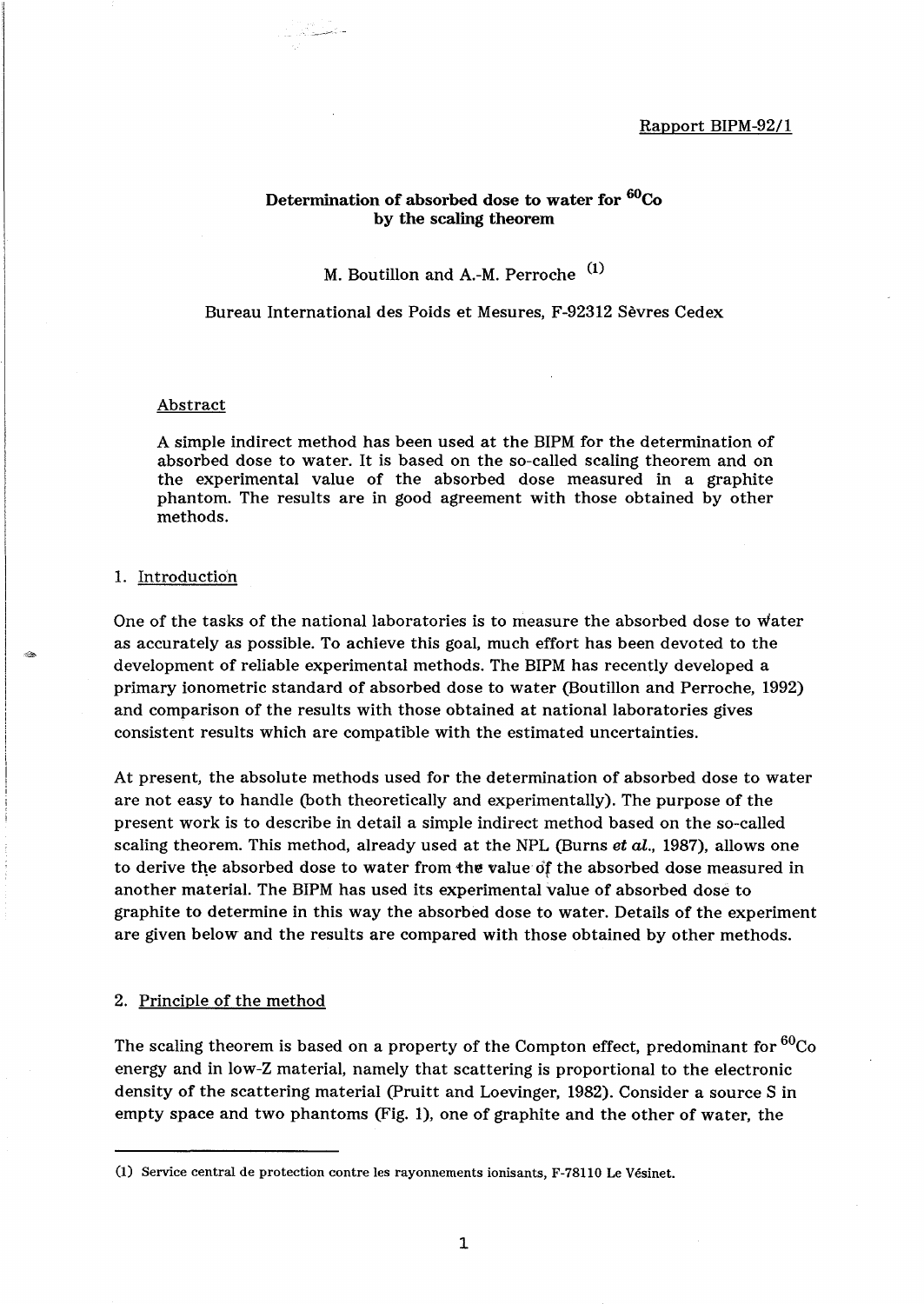electronic densities of which are denoted  $d_c$  and  $d_w$ <sup>*,*</sup> respectively. The linear dimensions of these phantoms and their distance to the source are "scaled" inversely to their respective electronic densities. Let P and Q be two corresponding points in the two phantoms, at depths  $t_c$  and  $t_w$ .



Fig. 1. Schematic experimental arrangement. The points P and Q are at distances  $l_c$ and  $l_w$  from the source and at depths  $t_c$  and  $t_w$  in their respective phantom. All distances are scaled inversely to their electronic densities.

The scaling theorem then states that the relation between the energy fluences  $\Psi_c(P)$  at point P and  $\Psi_{\mathbf{w}}(\mathbf{Q})$  at point Q is

$$
\Psi_{\mathbf{w}}(\mathbf{Q})/\Psi_{\mathbf{c}}(\mathbf{P}) = (d_{\mathbf{w}}/d_{\mathbf{c}})^2. \tag{1}
$$

Using the well-known relations between energy fluence, kerma and absorbed dose D, Eq. (1) can be rewritten as

$$
D_{\mathbf{w}}(\mathbf{Q}) = D_{\mathbf{c}}(\mathbf{P}) \left( d_{\mathbf{w}} / d_{\mathbf{c}} \right)^2 \left[ \left( \mu_{\mathbf{en}} / \mathbf{r} \right)_{\mathbf{w}} / \left( \mu_{\mathbf{en}} / \mathbf{r} \right)_{\mathbf{c}} \right] \left[ \left( 1 + \varepsilon_{\mathbf{w}} \right) / \left( 1 + \varepsilon_{\mathbf{c}} \right) \right], \tag{2}
$$

where the subscripts w and c refer to water and graphite, respectively,  $\mu_{en}/\rho$  is the mean mass-absorption coefficient, averaged over the energy photon spectra, and  $(1+\epsilon)$  is the ratio of absorbed dose to kerma.

However, in a practical situation correction factors are needed to take into account the deviation of a real arrangement from the ideal case considered above. Four are of significance:

- The scaling-theorem approximation. Interactions due to the photoelectric effect and pair production, which are of minor importance in the case of the <sup>60</sup>Co energy and for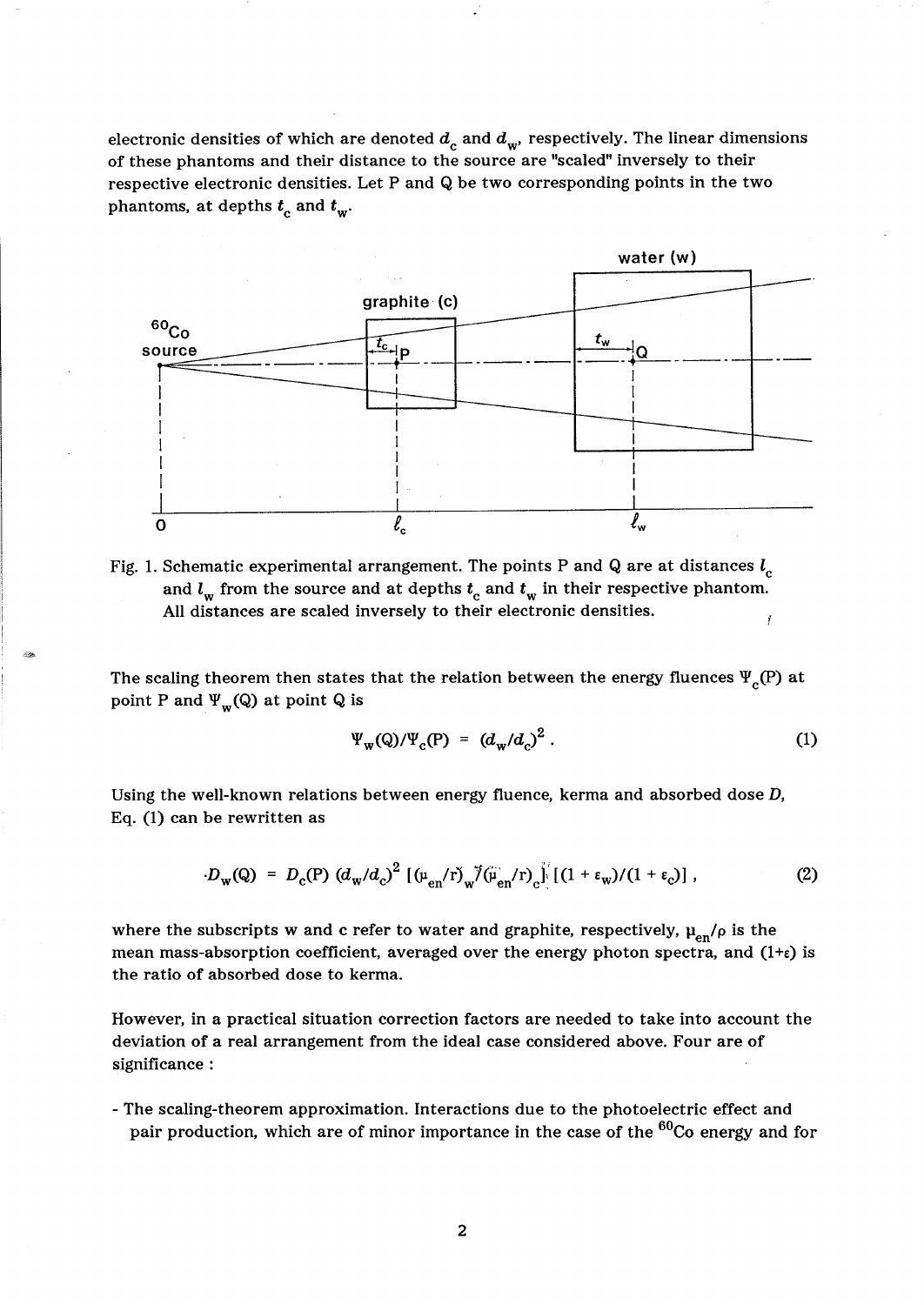low Z materials, are not proportional to the electronic density. Therefore, correction factors  $k_{pho}$  and  $k_{pair}$  are applied to take them into account.

- In empty space, the variation of the beam fluence with source distance shows a deviation from the inverse square law, due to the presence of radiation scattered by the source environment and the collimator system. This implies a correction factor  $k_{scat}$
- If air is present between source and phantom, a correction  $(k_{air})$  should be made to account for beam attenuation.
- Geometric corrections may be required: the water phantom used in our experiment is slightly smaller than that required by the scaling theorem; this leads to a reduction of the absorbed dose at point Q by a factor  $k_{ph}$ . Another correction factor is needed for the non-equivalence to water of the front perspex plate of the phantom  $(k_{\text{ref}})$ .

As a consequence, the absorbed dose to water at point Q under experimental conditions may be derived from Eq. (2) as

$$
D_{\mathbf{w}}(\mathbf{Q}) = D_{\mathbf{c}}(\mathbf{P}) \left( d_{\mathbf{w}} / d_{\mathbf{c}} \right)^2 \left[ \left( \mu_{\mathbf{e}n} / \rho \right)_{\mathbf{w}} / \left( \mu_{\mathbf{e}n} / \rho \right)_{\mathbf{c}} \right] \left[ \left( 1 + \varepsilon_{\mathbf{w}} \right) / \left( 1 + \varepsilon_{\mathbf{c}} \right) \right] \Pi \mathbf{k}_i, \tag{3}
$$

I

where  $\Pi k_i = k_{pho} k_{pair} k_{scat} k_{air} k_{ph} k_{pf}$  is the product of the correction factors described above.

### 3. Experimental arrangement

The <sup>60</sup>Co source, of 2 cm diameter and 0.56 cm length, had an activity of 115 TBq on first of January 1991. The beam includes a scattered component which amounts to 14 % of the primary radiation, in terms of energy fluence.

The density of water is 0.9982 g  $cm^{-3}$  at 20 °C. As for graphite, it is experimentally known that the density is not uniform inside the phantom. It can be assumed, however, that the variation of the density behind the measuring point P has a negligible effect on the absorbed dose measured at that point. For this reason, the mean graphite density is taken to be the value averaged over that part of the graphite phantom located in front of point P. This value ( $\rho = 1.784$  g cm<sup>-3</sup>), determined experimentally, leads to a ratio for the electronic densities of graphite and water of 1.608, with an uncertainty estimated to 0.2 %. In the water phantom, point Q is at distance  $l_w$  = 1.608 m from the source. The distances of points P and Q from the source are measured with an uncertainty of 0.03 %. The main contribution to this uncertainty, which is common to both  $l_c$  and  $l_w$ , is in the distance from the source to the exit of the collimator and the uncertainty of the ratio  $l_c/l_w$  is estimated to be 0.02 %.

The first phantom (diameter 30 cm, thickness 20 cm), in graphite, is centred on the beam axis, with the point P of measurement at a distance  $l_c = 1$  m from the source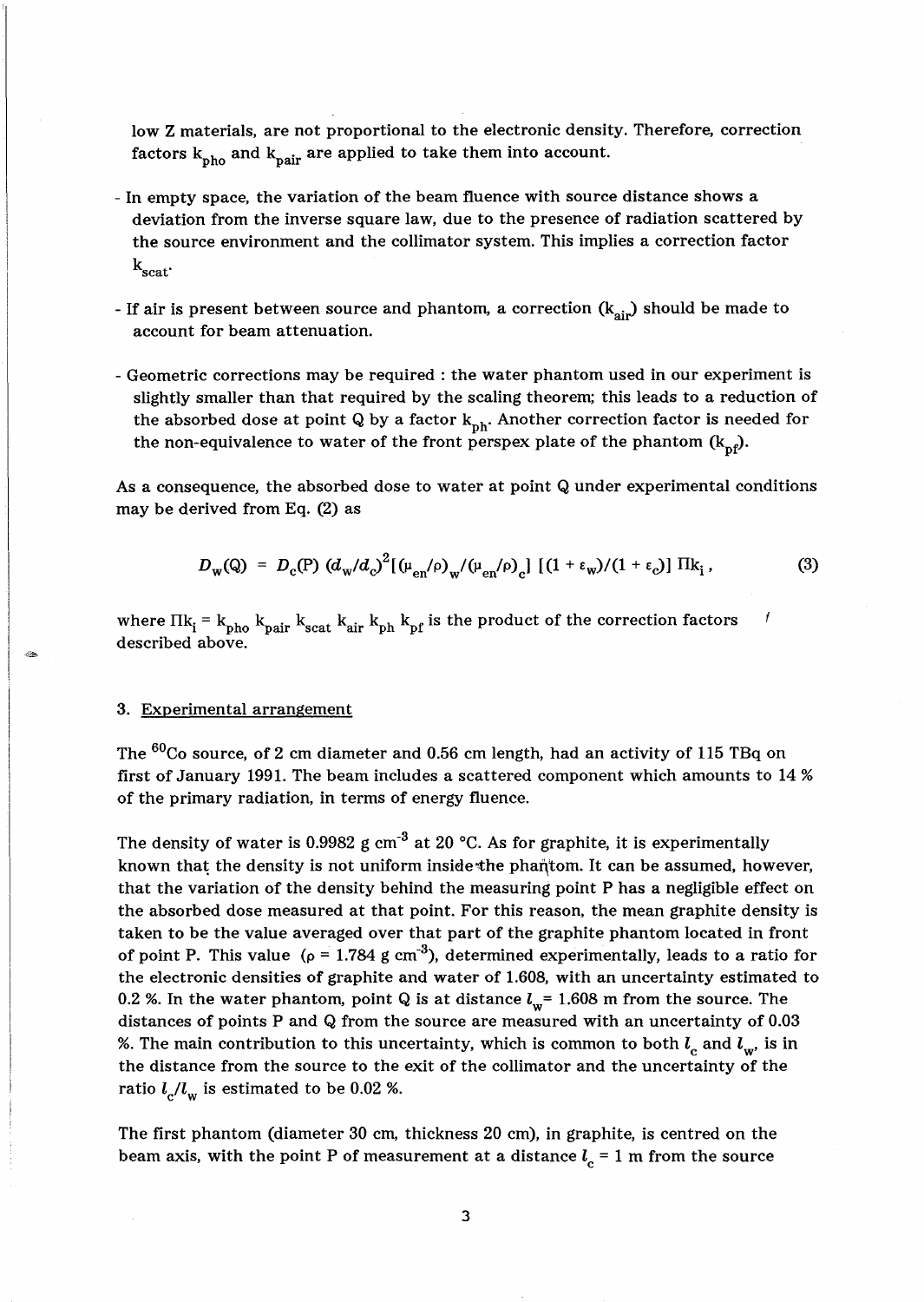where the beam cross section is 10 cm x 10 cm. The absorbed dose to graphite,  $D_{\alpha}(P)$ , is measured with the BIPM ionometric standard with an uncertainty of 0.26 %. The reliability of this measurement is supported by previous comparisons with the calorimetric measurements of national laboratories (Boutillon, 1990). Measurements were made with point P at the depths of 5.018 g  $cm^{-2}$  and 16.928 g  $cm^{-2}$  in graphite. The corresponding depths of point Q in water were 4.517 g cm<sup>-2</sup> and 15.233 g cm<sup>-2</sup>, respectively.

The second phantom is made of a perspex tank, 35 cm side with walls 14 mm thick, filled with demineralized water (20  $^{\circ}$ C). The wall facing the beam has a thickness of 10 mm over a section of 20 cm x 20 cm to reduce the correction due to the nonequivalence of perspex with water.

# 4. Determination of  $D_w(Q)$

The absorbed dose  $D_w(Q)$  at point Q is deduced from the experimental value  $D_c(P)$ using Eq. (3). The various factors entering this relation were determined by calculation, except for correction factor  $k_{scat}$  which was obtained experimentally. The numerical values, together with their estimated uncertainties, are given in Table 1 for point P at a depth of 5.018 g cm<sup>-2</sup> in graphite and point Q at a depth of 4.517 g cm<sup>-2</sup> in water.

İ

## *4.1 Ratio of physical quantities*

The value of the ratio  $(\mu_{en}/\rho)_{w}/(\mu_{en}/\rho)_{c}$  at the point of measurement is based on the data of Hubbell (1982) and averaged over the energy spectrum of the photon, which is obtained by a Monte-Carlo calculation.

The absorbed dose to kerma factor  $(1+\varepsilon)_{w}/(1+\varepsilon)_{c}$  is calculated by the moment method (Boutillon, 1981) and averaged over the electron spectrum at the point of measurement.

### *4.2 Correction factors*

In what follows, the relevant correction factors are treated individually.

- The correction factors  $k_{pho}$  and  $k_{pair}$  are obtained by comparing the contributions to the total absorbed dose of the photoelectric and pair-production interactions at the points P and Q, respectively. This was done by a Monte-Carlo calculation, using the data of Hubbell (1982). The correction for pair production is negligible at the  ${}^{60}$ Co energy, and that for the photoelectric effect is found to be small, of the order of 0.1 %, with an uncertainty estimated as 0.03 % .
- The air-attenuation correction factor  $k_{air'}$  calculated from the data of Hubbell (1982), is of the order of 0.4 %, with a negligible uncertainty.
- The deviation from the inverse square law of the beam fluence with distance to the source was obtained experimentally by measuring, with a small transfer ionization chamber ( $\Phi$  = 11.5 mm), the air kermas at 1 m and 1.608 m, and comparing their ratio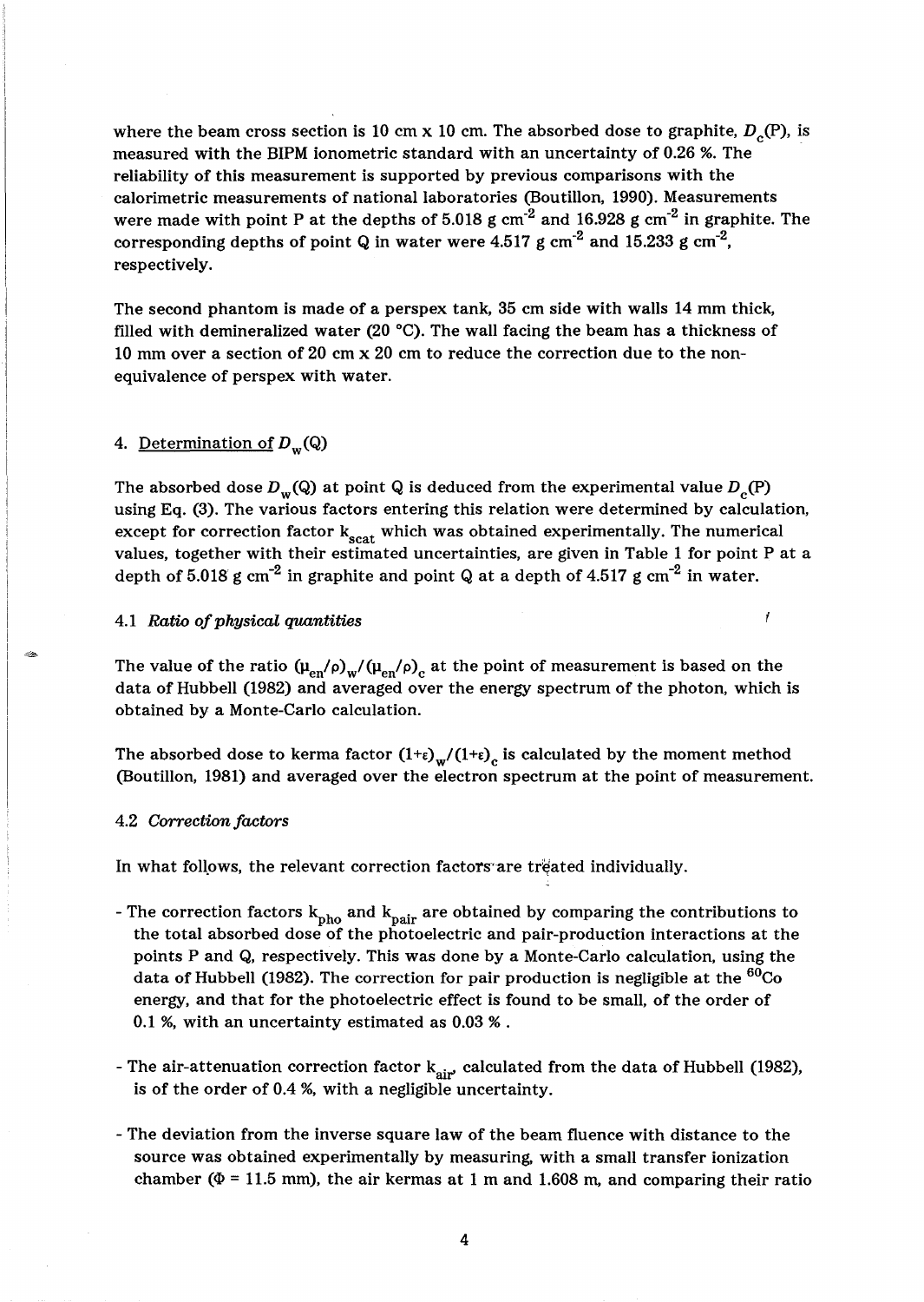to the inverse square ratio of these two distances. Five series of 30 measurements were performed at each distance. The calibration factor of the chamber was assumed to be constant over this range and the error introduced by this approximation is less than 0.05 % (Boutillon and Niatel, 1973). The correction for the leakage current was negligible, and the standard deviation of the mean value of the air kerma was less than  $2 \times 10^{-4}$ . As mentioned above, the experimental variation of the photon fluence with distance to the source was found to be larger than the one which is expected from the inverse square law, leading to a value of  $k_{scat} = 0.9860$ , with a total uncertainty of 0.07 %.

- The correction factors  $k_{ph}$  (for the insufficient size of the water phantom) and  $k_{pf}$  (for the non-equivalence of the front perspex plate with water) were obtained by a Monte-Carlo calculation, using a variance-reducing technique to improve the accuracy of the results. Deviation from unity is 0.16 % for  $k_{pf}$  and less than 0.05 % for  $k_{ph}$  . The uncertainty in these factors does not exceed 0.02 %.

The resulting total uncertainty of the absorbed dose  $D_w(Q)$  is of the order of 0.4 % (see Table 1).

| factor                                            | value                   | uncertainty $(\%)^*$ |
|---------------------------------------------------|-------------------------|----------------------|
| $D_{\rm c}(P)/mGy \; s^{-1}$ **                   | 9.540                   | 0.26                 |
| $d_c/d_w$                                         | 1.608                   | 0.20                 |
| $l_{\rm w}/l_{\rm c}$                             | 1.608                   | 0.02                 |
| $(\mu_{en}/\rho)_{\rm w}/(\mu_{en}/\rho)_{\rm c}$ | 1.1144                  | 0.14                 |
| $(1+\varepsilon)_{\rm w}/(1+\varepsilon)_{\rm c}$ | 1.000 5                 | 0.06                 |
| $k_{pho}$                                         | 1.0012                  | 0.03                 |
| $k_{pair}$                                        | 1.0000                  | 0.01                 |
| $k_{\rm scat}$                                    | 0.986.0<br>$\sim$ 24    | 0.07                 |
| $k_{ph}$                                          | $\frac{1}{2}$<br>0.9997 | 0.01                 |
| $k_{pf}$                                          | 1.0016                  | 0.02                 |
| $k_{air}$                                         | 0.9956                  | 0.01                 |
| $D_{\rm w}(Q)/mGy$ s <sup>-1</sup> **             | 4.047                   | 0.37                 |

| Table 1 - Factors entering in the determination of $D_{\mathbf{w}}(\mathbf{Q})$ |
|---------------------------------------------------------------------------------|
| (for a depth in water of 4.5 g $cm^{-2}$ )                                      |

İ

All uncertainties are standard deviations.

Value for 1991-01-01.

## 5. Results and discussion

The present results were compared with those obtained by means of the BIPM ionometric standard of absorbed dose to water, by comparing the calibration factors of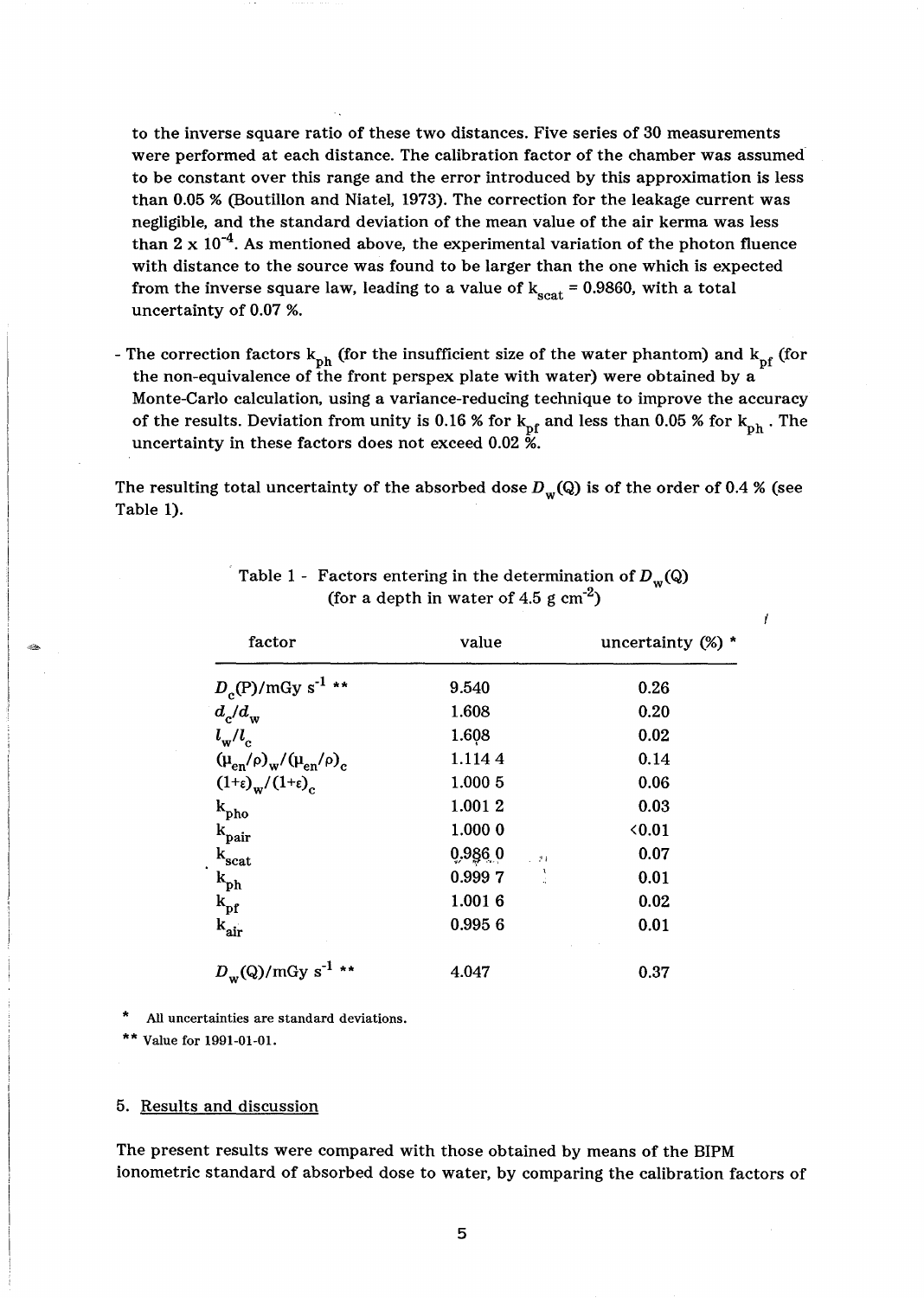transfer ionization chambers, determined by both methods, in terms of absorbed dose to water.

Two small thimble-type chambers, T1 and T2, with tissue-equivalent walls (Spokas chambers, manufactured by Exradin) were chosen for their high stability. Their diameters are 5.5 mm and 11.5 mm, respectively. The radial non-uniformity of the beam over the cross-section of the chambers, located in water, is small : its effect is negligible at a depth of 5 g cm<sup>-2</sup> and is less than 0.02 % at a depth of 17 g cm<sup>-2</sup> (Boutillon and Perroche, 1989). A large number of measurements (more than 300) were made using both methods. The correction for the leakage current was about 0.1 % for chamber T1 and was negligible for T2. The chambers showed an excellent stability (0.03 %).

For each method the calibration factor obtained has an uncertainty of order 0.4 %. We note, however, that the uncertainty in their ratio is smaller (0.2 %) since some factors are common to the two methods (for example the ratio of the mean mass-energy coefficients for graphite and air). The results, listed in Table 2, show that the calibration factors scarcely vary with depth in water. Furthermore, experiments with both chambers show the values obtained by the two methods to differ by less than 0.2 %. This is compatible with the estimated uncertainty.

Table 2 - Comparison of the results obtained by scaling theorem and ionometry *t* 

(N<sub>n</sub> is the calibration factor (Gy  $\mu$ C<sup>-1</sup>), in terms of absorbed dose to water, of ionization chambers T1 and T2.)

| chamber        | depth/<br>$g \text{ cm}^{-2}$ | $N_{\rm w}$ (scal)/<br>$Gy \mu C^{-1}$ | $N_{\rm w}$ (iono)/<br>$Gy \mu C^{-1}$ | $N_{\rm w}$ (scal)/ $N_{\rm w}$ (iono) |
|----------------|-------------------------------|----------------------------------------|----------------------------------------|----------------------------------------|
| $\mathbf{T1}$  | 5.0                           | 592.1                                  | 593.0                                  | 0.998 5                                |
| T <sub>2</sub> | 5.0                           | 55.12                                  | 55.19                                  | 0.9987                                 |
| T <sub>2</sub> | 17.0                          | 55.15                                  | 55.26                                  | 0.9980                                 |

~~ ",." ,-"., ;1;

These results show the scaling-theorem method to be a simple and practical approach to the determination of absorbed dose to water that can readily be implemented in any laboratory which has access to a standard of absorbed dose for another material. Despite the fact that the method is indirect, it can be very useful as an alternative (perhaps temporary) measurement or as a check. The main difficulty of the method is the accurate determination of the ratio of the mass-absorption coefficients, which differ from unity by as much as 11 % for graphite and water. Nevertheless, experience shows that the results obtained by this particular method are of the same level of accuracy, in the present state of the art, as those used in international comparisons (BIPM, 1988; Shortt *et al.,* 1992). This is confirmed by Fig. 2 which shows worldwide agreement to be at the 1 % level.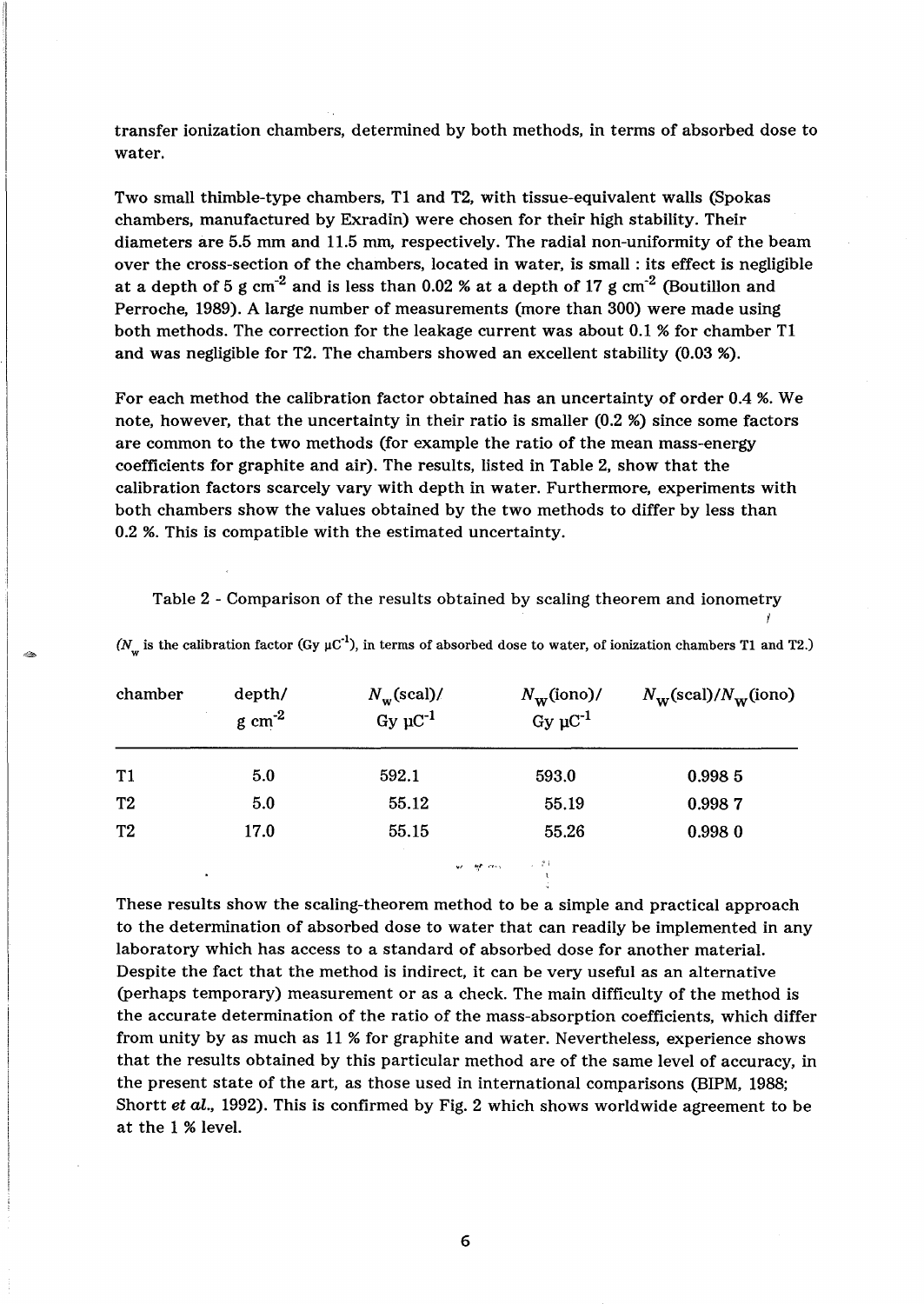

Fig. 2. Results of indirect comparisons of absorbed dose to water  $(^{60}Co)$ . The bars represent the relative uncertainty of  $D_{\text{LAR}}$ .

Determination of  $D_w$ :

| . .<br>$BIPM_{\Omega}$ | absolute measurements by ionometry $(^{60}Co)$                               |
|------------------------|------------------------------------------------------------------------------|
| <b>BIPM</b>            | scaling theorem from graphite ionometry                                      |
|                        | present measurement $(^{60}Co)$                                              |
| NPL $(1)$ and $(2)$    | scaling theorem from graphite calorimetry $(^{60}Co)$                        |
| NRC(1)                 | Fricke dosimetry from water calorimetry (20 MeV)                             |
| NRC(2)                 | ionometric transfer from graphite calorimetry $(^{60}Co)$                    |
| <b>PTB</b>             | Fricke dosimetry from total absorption (5.6 MeV electrons).<br>and the cross |

The transfer instruments used by the national laboratories for the comparison were ionization chambers, except for NPL (2) which used a Fricke solution.

# **References**

- BIPM. NPL-BIPM comparison of absorbed dose from <sup>60</sup>Co gamma radiation. *BIPM Com. Cons. Etalons. Mes. Ray. lonisants,* Section (I), 1988, Doe. CCEMRI(I)/88-14 (BIPM, F-92312 Sevres Cedex)
- Boutillon M. Determination of absorbed dose in a water phantom from the measurement of absorbed dose in a graphite phantom, *Rapport BIPM-81/2,* 1981, 6 pages.